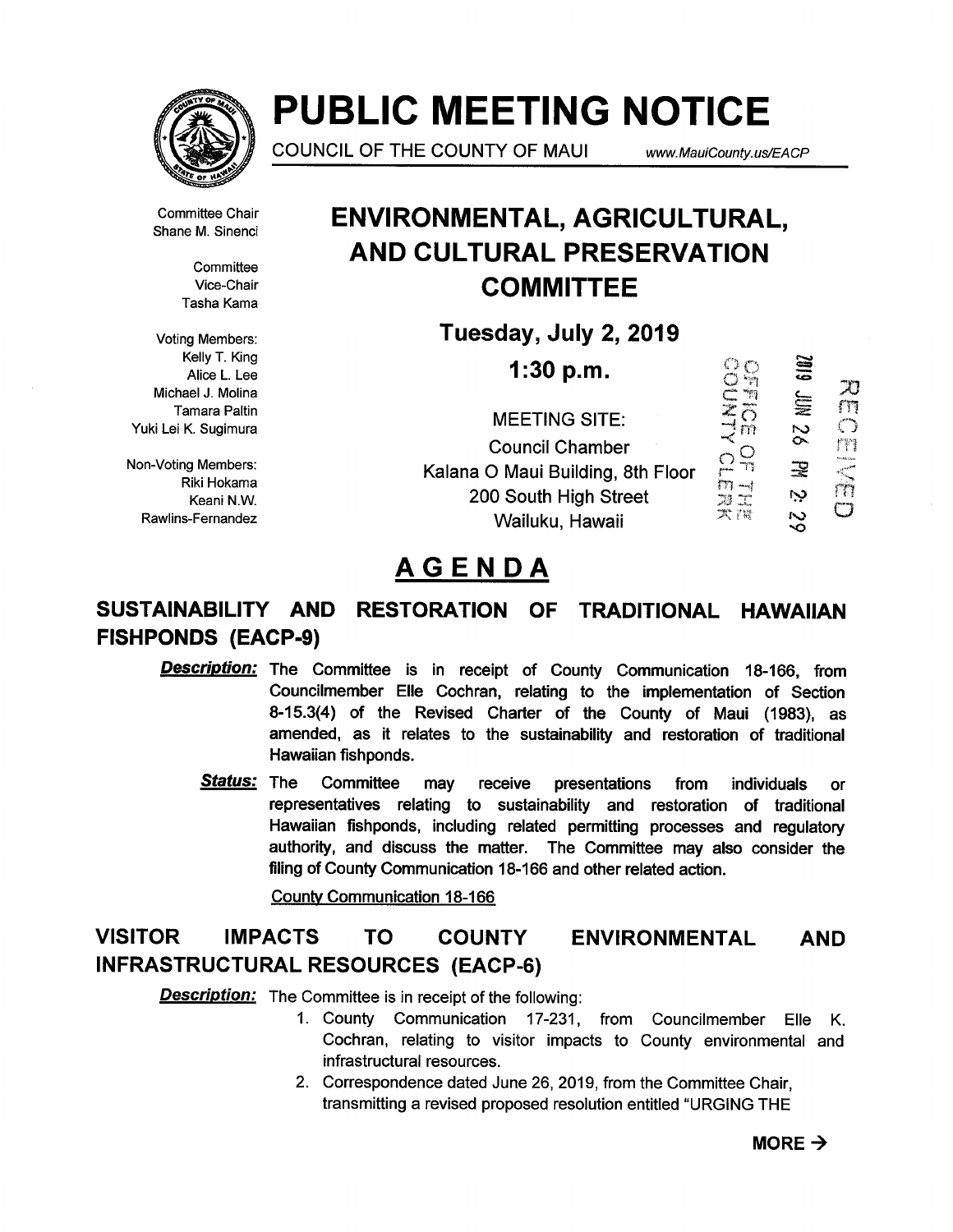ADMINISTRATION TO CONDUCT A SUSTAINABLE TOURISM ASSESSMENT AND REQUIRE GRANT RECIPIENTS TO INCORPORATE ENVIRONMENTAL AND INFRASTRUCTURAL ACTION STEPS INTO GRANT OBJECTIVES." The purposes of the revised proposed resolution are to:

- 1) Urge the Administration to conduct a sustainable tourism assessment for Maui County, which may indicate specific and achievable ways to diversify Maui County's economy, manage visitor impacts, and maximize positive, sustainable impacts of tourism; and
- 2) Urge the Administration to require all grant applicants to incorporate environmental and infrastructural action steps into grant objectives, consistent with core principles and other elements of the Countywide Policy Plan and other General Plan ordinances.
- **Status:** The Committee may consider whether to recommend adoption of the revised proposed resolution, with or without revisions. The Committee may also discuss visitor impacts on environmental, cultural, and infrastructural resources throughout Maui County and other related matters and consider the filing of County Communication 17-231 and other related action.

County Communications 17-231

Correspondence from Committe Chair 06-26-2019